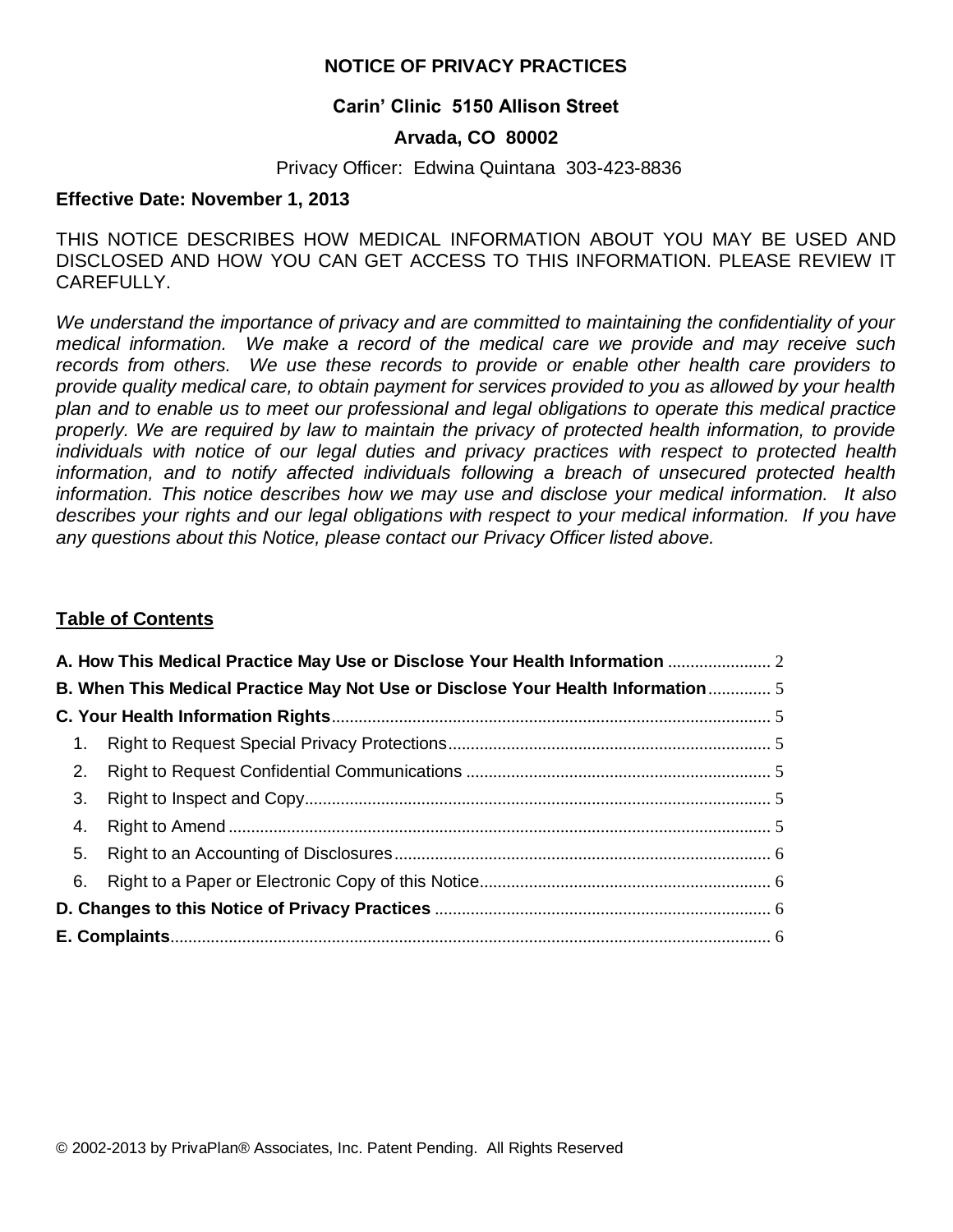## <span id="page-1-0"></span>**A. How This Medical Practice May Use or Disclose Your Health Information**

This medical practice collects health information about you and stores it in a chart, and on a computer, and in an electronic health record. This is your medical record. The medical record is the property of this medical practice, but the information in the medical record belongs to you. The law permits us to use or disclose your health information for the following purposes:

- 1. Treatment. We use medical information about you to provide your medical care. We disclose medical information to our employees and others who are involved in providing the care you need. For example, we may share your medical information with other physicians or other health care providers who will provide services that we do not provide. Or we may share this information with a pharmacist who needs it to dispense a prescription to you, or a laboratory that performs a test. We may also disclose medical information to members of your family or others who can help you when you are sick or injured, or after you die.
- 2. Payment. We use and disclose medical information about you to obtain payment for the services we provide. For example, we give your health plan the information it requires before it will pay us. We may also disclose information to other health care providers to assist them in obtaining payment for services they have provided to you.
- 3. Health Care Operations. We may use and disclose medical information about you to operate this medical practice. For example, we may use and disclose this information to review and improve the quality of care we provide, or the competence and qualifications of our professional staff. Or we may use and disclose this information to get your health plan to authorize services or referrals. We may also use and disclose this information as necessary for medical reviews, legal services and audits, including fraud and abuse detection and compliance programs and business planning and management. We may also share your medical information with our "business associates," such as our billing service, that perform administrative services for us. We have a written contract with each of these business associates that contains terms requiring them and their subcontractors to protect the confidentiality and security of your medical information. We may also share your information with other health care providers, health care clearinghouses or health plans that have a relationship with you, when they request this information to help them with their quality assessment and improvement activities, their patientsafety activities, their population-based efforts to improve health or reduce health care costs, their protocol development, case management or care-coordination activities, their review of competence, qualifications and performance of health care professionals, their training programs, their accreditation, certification or licensing activities, or their health care fraud and abuse detection and compliance efforts.
- 4. Appointment Reminders. We may use and disclose medical information to contact and remind you about appointments. If you are not home, we may leave this information on your answering machine or in a message left with the person answering the phone.
- 5. Sign In Sheet. We may use and disclose medical information about you by having you sign in when you arrive at our office. We may also call out your name when we are ready to see you.
- 6. Notification and Communication with Family. We may disclose your health information to notify or assist in notifying a family member, your personal representative or another person responsible for your care about your location, your general condition or, unless you had instructed us otherwise, in the event of your death. In the event of a disaster, we may disclose information to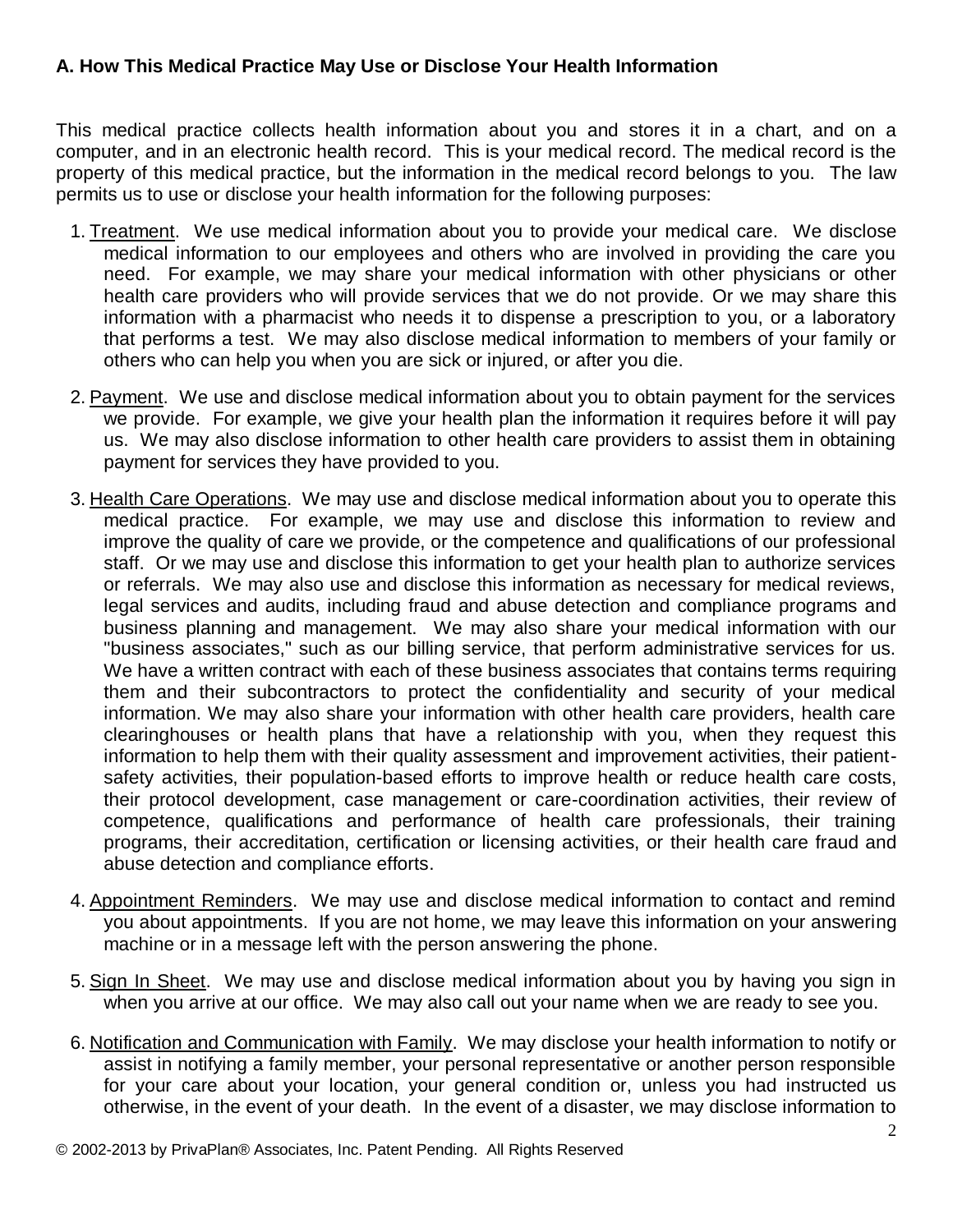a relief organization so that they may coordinate these notification efforts. We may also disclose information to someone who is involved with your care or helps pay for your care. If you are able and available to agree or object, we will give you the opportunity to object prior to making these disclosures, although we may disclose this information in a disaster even over your objection if we believe it is necessary to respond to the emergency circumstances. If you are unable or unavailable to agree or object, our health professionals will use their best judgment in communication with your family and others.

- 7. Sale of Health Information. We will not sell your health information without your prior written authorization. The authorization will disclose that we will receive compensation for your health information if you authorize us to sell it, and we will stop any future sales of your information to the extent that you revoke that authorization.
- 8. Required by Law. As required by law, we will use and disclose your health information, but we will limit our use or disclosure to the relevant requirements of the law. When the law requires us to report abuse, neglect or domestic violence, or respond to judicial or administrative proceedings, or to law enforcement officials, we will further comply with the requirement set forth below concerning those activities.
- 9. Public Health. We may, and are sometimes required by law, to disclose your health information to public health authorities for purposes related to: preventing or controlling disease, injury or disability; reporting child, elder or dependent adult abuse or neglect; reporting domestic violence; reporting to the Food and Drug Administration problems with products and reactions to medications; and reporting disease or infection exposure. When we report suspected elder or dependent adult abuse or domestic violence, we will inform you or your personal representative promptly unless in our best professional judgment, we believe the notification would place you at risk of serious harm or would require informing a personal representative we believe is responsible for the abuse or harm.
- 10. Health Oversight Activities. We may, and are sometimes required by law, to disclose your health information to health oversight agencies during the course of audits, investigations, inspections, licensure and other proceedings, subject to the limitations imposed by law.
- 11. Judicial and Administrative Proceedings. We may, and are sometimes required by law, to disclose your health information in the course of any administrative or judicial proceeding to the extent expressly authorized by a court or administrative order. We may also disclose information about you in response to a subpoena, discovery request or other lawful process if reasonable efforts have been made to notify you of the request and you have not objected, or if your objections have been resolved by a court or administrative order.
- 12. Law Enforcement. We may, and are sometimes required by law, to disclose your health information to a law enforcement official for purposes such as identifying of locating a suspect, fugitive, material witness or missing person, complying with a court order, warrant, grand jury subpoena and other law enforcement purposes.
- 13. Coroners. We may, and are often required by law, to disclose your health information to coroners in connection with their investigations of deaths.
- 14. Organ or Tissue Donation. We may disclose your health information to organizations involved in procuring, banking or transplanting organs and tissues.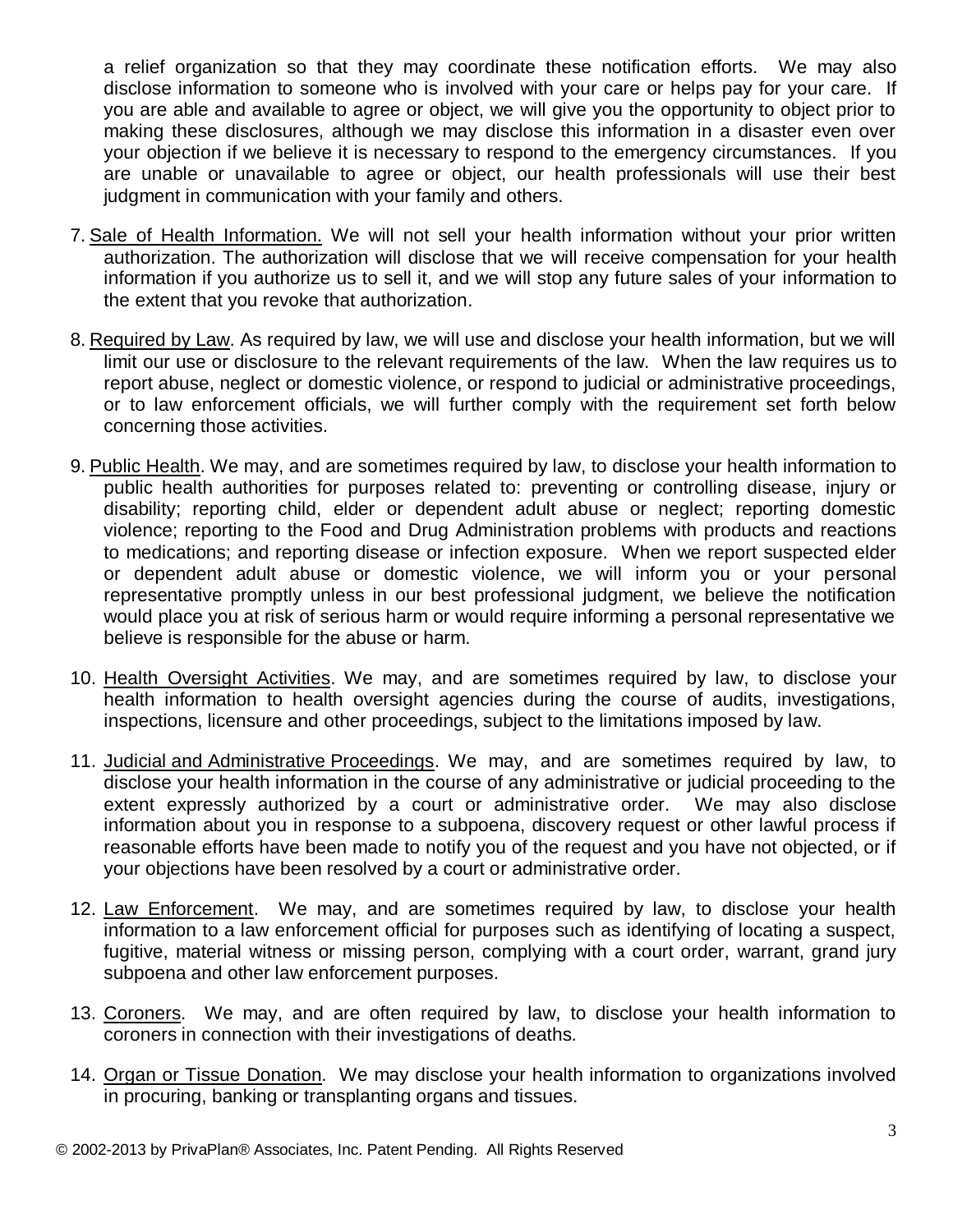- 15. Public Safety. We may, and are sometimes required by law, to disclose your health information to appropriate persons in order to prevent or lessen a serious and imminent threat to the health or safety of a particular person or the general public.
- 16. Proof of Immunization. We will disclose proof of immunization to a school that is required to have it before admitting a student, and we will update your child's immunizations on CIIS (Colorado Immunization Information System), unless we receive written notice that you opt-out of CIIIS.
- 17. Specialized Government Functions. We may disclose your health information for military or national security purposes or to correctional institutions or law enforcement officers that have you in their lawful custody.
- 18. Worker's Compensation. We may disclose your health information as necessary to comply with worker's compensation laws. For example, to the extent your care is covered by workers' compensation, we will make periodic reports to your employer about your condition. We are also required by law to report cases of occupational injury or occupational illness to the employer or workers' compensation insurer.
- 19. Change of Ownership. In the event that this medical practice is sold or merged with another organization, your health information/record will become the property of the new owner, although you will maintain the right to request that copies of your health information be transferred to another physician or medical group.
- 20. Breach Notification. In the case of a breach of unsecured protected health information, we will notify you as required by law. If you have provided us with a current email address, we may use email to communicate information related to the breach. In some circumstances, our business associate may provide the notification. We may also provide notification by other methods as appropriate.
- 21. Psychotherapy Notes. We will not use or disclose your psychotherapy notes without your prior written authorization except for the following: 1) your treatment, 2) for training our staff, students and other trainees, 3) to defend ourselves if you sue us or bring some other legal proceeding, 4) if the law requires us to disclose the information to you or the Secretary of HHS or for some other reason, 5) in response to health oversight activities concerning your psychotherapist, 6) to avert a serious threat to health or safety, or 7) to the coroner or medical examiner after you die. To the extent you revoke an authorization to use or disclose your psychotherapy notes, we will stop using or disclosing these notes.
- 22. Research. We may disclose your health information to researchers conducting research with respect to which your written authorization is not required as approved by an Institutional Review Board or privacy board, in compliance with governing law.
- 23. Fundraising. We may use or disclose your demographic information, the dates that you received treatment, the department of service, your treating physician, outcome information and health insurance status in order to contact you for our fundraising activities. If you do not want to receive these materials, notify the Privacy Officer listed at the top of this Notice of Privacy Practices and we will stop any further fundraising communications. Similarly, you should notify the Privacy Officer if you decide you want to start receiving these solicitations again.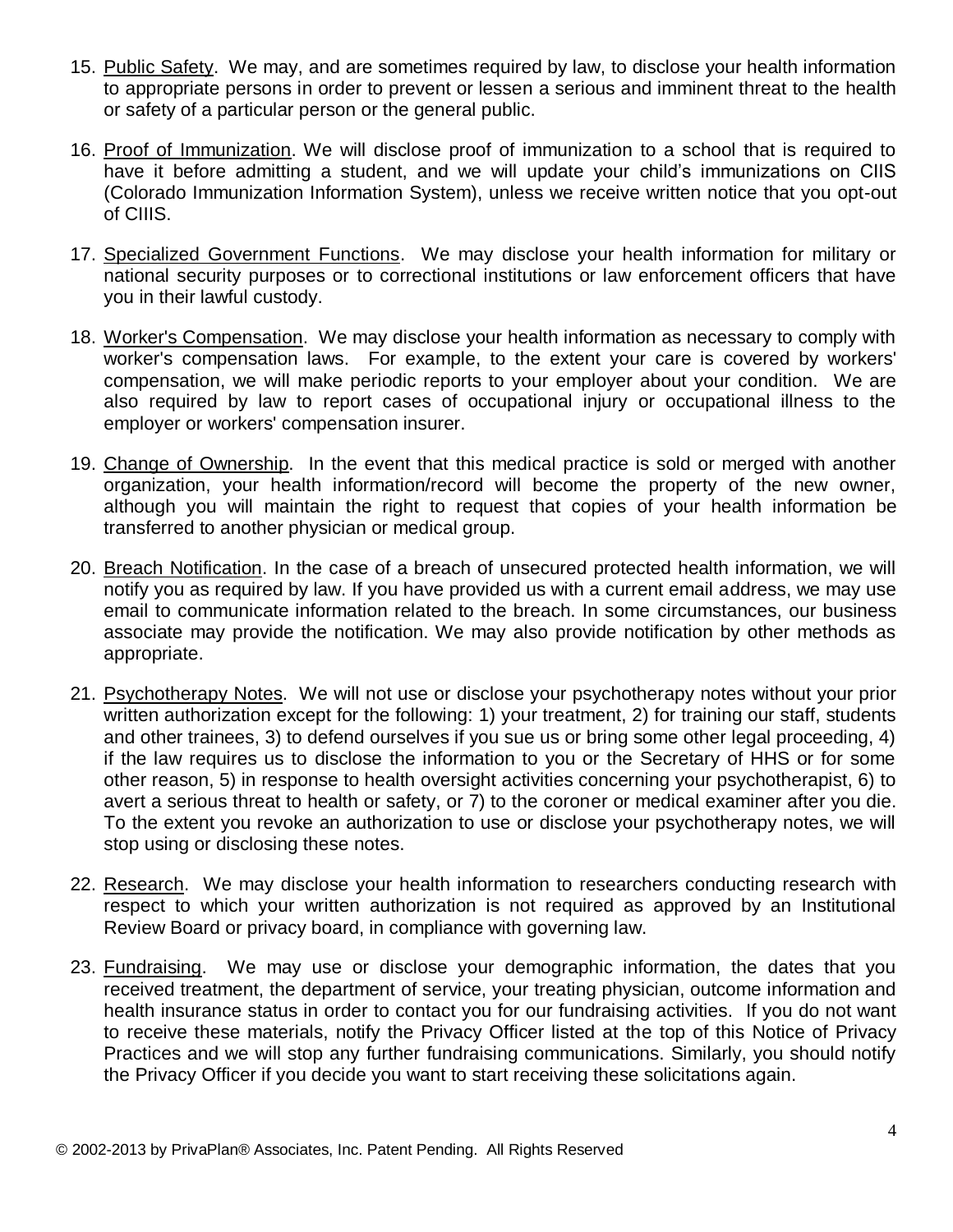## <span id="page-4-0"></span>**B. When This Medical Practice May Not Use or Disclose Your Health Information**

Except as described in this Notice of Privacy Practices, this medical practice will, consistent with its legal obligations, not use or disclose health information that identifies you without your written authorization. If you do authorize this medical practice to use or disclose your health information for another purpose, you may revoke your authorization in writing at any time.

## <span id="page-4-1"></span>**C. Your Health Information Rights**

- <span id="page-4-2"></span>1. Right to Request Special Privacy Protections. You have the right to request restrictions on certain uses and disclosures of your health information by a written request specifying what information you want to limit, and what limitations on our use or disclosure of that information you wish to have imposed. If you tell us not to disclose information to your commercial health plan concerning health care items or services for which you paid for in full out-of-pocket, we will abide by your request, unless we must disclose the information for treatment or legal reasons. We reserve the right to accept or reject any other request, and will notify you of our decision.
- <span id="page-4-3"></span>2. Right to Request Confidential Communications. You have the right to request that you receive your health information in a specific way or at a specific location. For example, you may ask that we send information to a particular e-mail account or to your work address. We will comply with all reasonable requests submitted in writing which specify how or where you wish to receive these communications.
- <span id="page-4-4"></span>3. Right to Inspect and Copy. You have the right to inspect and copy your health information, with limited exceptions. To access your medical information, you must submit a written request detailing what information you want access to, whether you want to inspect it or get a copy of it, and if you want a copy, your preferred form and format. We will provide copies in your requested form and format if it is readily producible, or we will provide you with an alternative format you find acceptable, or if we cannot agree and we maintain the record in an electronic format, we will provide your choice of a readable electronic or hardcopy format. We will also send a copy to any other person you designate in writing. We will charge a reasonable fee which covers our costs for labor, supplies, postage, and if requested and agreed to in advance, the cost of preparing an explanation or summary, as allowed by federal [and state] law. We may deny your request under limited circumstances. If we deny your request to access your child's records or the records of an incapacitated adult you are representing because we believe allowing access would be reasonably likely to cause substantial harm to the patient, you will have a right to appeal our decision. If we deny your request to access your psychotherapy notes, you will have the right to have them transferred to another mental health professional.
- <span id="page-4-5"></span>4. Right to Amend. You have a right to request that we amend your health information that you believe is incorrect or incomplete. You must make a request to amend in writing, and include the reasons you believe the information is inaccurate or incomplete. We are not required to change your health information, and will provide you with information about this medical practice's denial and how you can disagree with the denial. We may deny your request if we do not have the information, if we did not create the information (unless the person or entity that created the information is no longer available to make the amendment), if you would not